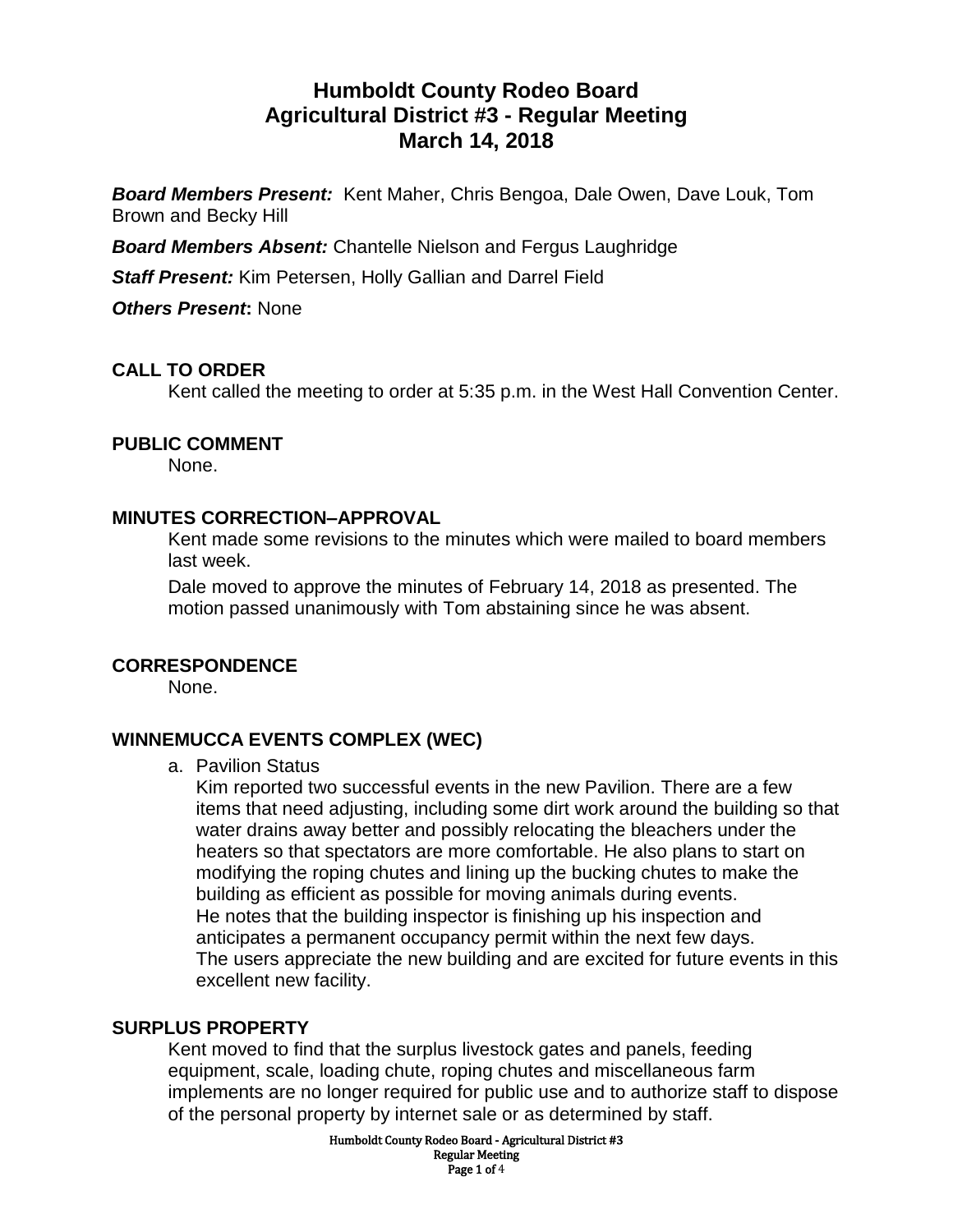The motion passed unanimously.

### **2017–2018 BUDGET REVIEW–MODIFICATION-APPROVAL**

At 66% of elapsed time, Fairgrounds expenses are at 56% and Event Center expenses are at 82% for a combined total of 73%.

Kim notes that except for the capital project of the new pavilion, other expenses are in-line.

Kent asked why the water and sewer costs are high. Kim replied that during the budget process, he has had trouble keeping up with the City rates and consequently the budget was not enough.

No action was taken.

### **EVENTS UPDATES, REPORTS AND SCHEDULING**

Kim reported that the recent archery shoot was well attended with 190 contestants this year, up from 100 contestants last year. One of the attendees spoke to him about scheduling a finals competition of the International Bow Hunters organization.

Kim reported the Mining Rescue Competition is now underway. The event has added many teams from out of the area who are staying in RVs and local hotels. He also commented that the organizers are working with MSHA and the Nevada Mining Association to bring a larger competition to the Events Complex.

a. Ranch Hand Rodeo

Kim reported the event went very well with a quick rodeo and good bucking stock. Tom notes that there were 32 teams this year compared to 30 teams last year, but we were able to get through each day events quickly and efficiently. Kim also reported that the Horse Sale went well with good prices for the horses sold. The Barrel Race also was successful. Holly notes that many of the vendors said that this was their best year ever at the event. Kim will have final numbers for the next meeting.

Chris reported that he heard a comment that the rodeo was too slow on both days. Holly and Kim commented that with an additional two teams the event still finished at about the same time as it finished the previous year.

Dale and Tom noted that the trailer loading event was a little slow but they don't anticipate being able to shave off much time with the current team list.

b. Labor Day Rodeo – Stock Contractor Proposal This item was placed on the agenda at the request of a stock contractor who assisted with the Ranch Hand Rodeo, but staff has not heard from him regarding the proposal. No action was taken.

The board noted that any changes to the Labor Day Rodeo need to happen soon if they are going to happen this year.

c. Discussion and possible approval for installation of an additional 50 campsites and 100 Horse Stalls

Kim commented that the Events Complex was at maximum capacity during the last SSIR event and requested permission to add 100 horse stalls and 50 RV spaces.

The estimated cost of 100 covered horse stalls is \$90,000 and the estimated cost of adding 50 RV spaces with full sewer hookups is \$120,000. The cost could be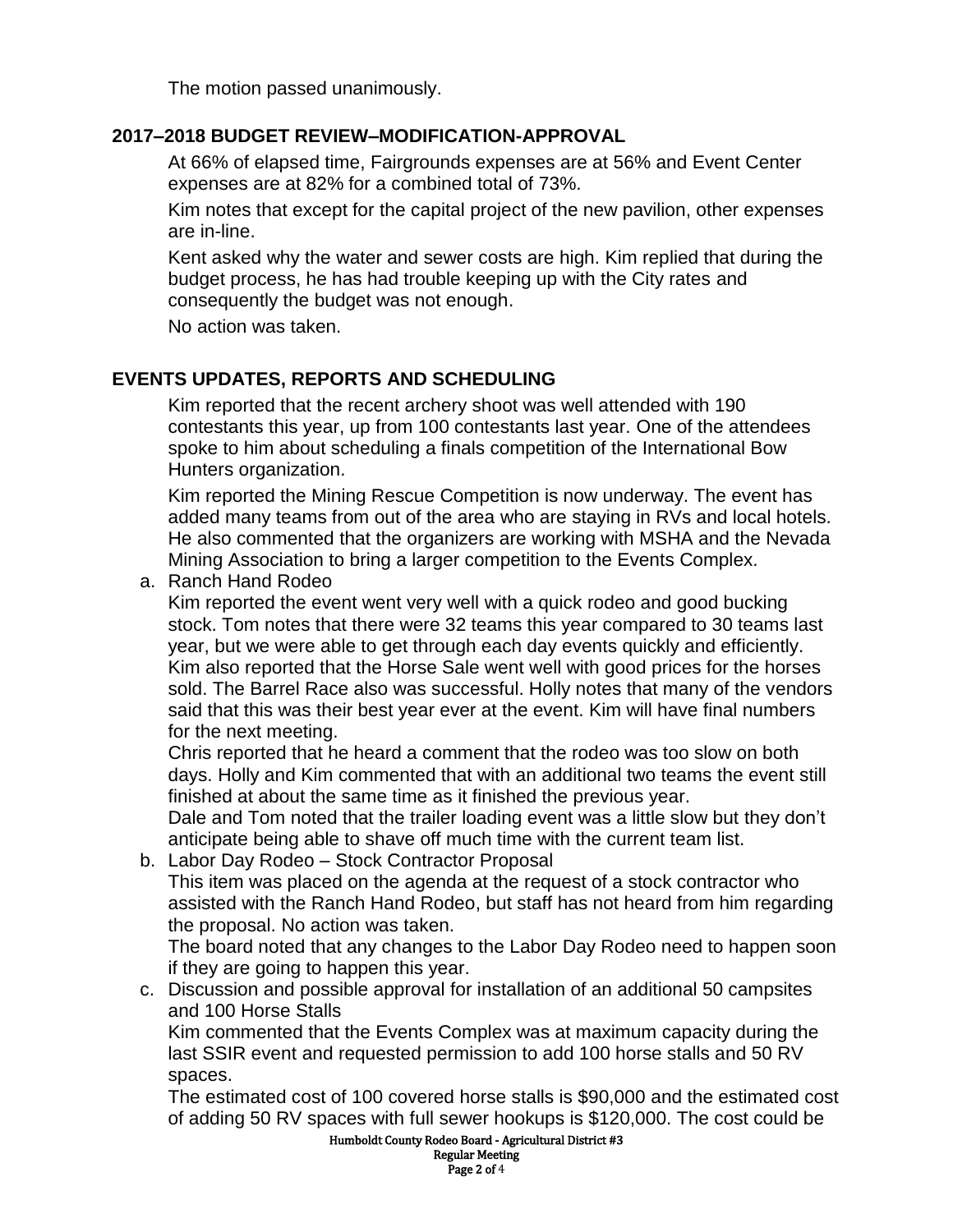reduced by \$30,000 if the sewer hookups were not installed immediately. Installing the sewer hookups at a later date will add an additional 25-30% to the cost.

The board discussed the proposal and noted that with the growing number of events in town it is important to move forward in order to not fall behind other facilities.

Chris moved to authorize moving forward with the proposed construction as explained and to include the sewer hookups. The motion passed unanimously. Kim asked Dale if SSIR will contribute to the project.

Becky left the meeting at this time.

### **2018–2019 BUDGET REVIEW–MODIFICATION-APPROVAL**

Kim presented the 2018–2019 proposed budget; the projected operating costs of the Fairgrounds were reduced by 1% and the Indoor Event Center costs were reduced by 3.8%.

Requested capital items in this budget include:

\$30,000 for gates and panels. This is double the annual projection due to the cost of replacing the alleyways removed before constructing the new pavilion. \$75,000 for the Exhibit Hall roof. The building and grounds department notes that the roof is leaking and needs a full retrofit.

\$120,000 for the 50 RV spaces as explained earlier.

\$90,000 for the 100 covered horse stalls as explained earlier.

\$180,000 for another permanent shower-restroom facility.

\$120,000 to replace the public address system in the Indoor Event Center.

Kim noted he will ask WCVA to participate in the costs of the additional RV spaces, horse stalls and the permanent shower-restroom facility. He is hopeful that they will agree to 50% participation and that they will agree to front the costs for the horse stalls and RV spaces since SSIR begins on July 2 and the Ag 3 budget funds for the projects will not be in place until July 1, 2018.

Tom moved to authorize staff to present the budget as proposed to the County Commission. The motion passed unanimously.

Kent commented the next step is the budget hearing with the County Commission on May 26, which may result in some revisions. The final tentative budget is due at the state level on April 15, 2018.

### **FAIRGROUNDS REPAIRS-MAINTENANCE**

Dave reported that there was a lot of water running on the east side of the new pavilion after the rodeo. He suggested figuring out a way to capture and divert this water.

# **VOUCHERS-EXPENDITURES APPROVAL**

Dave moved to approve the outstanding vouchers consisting of: \$213,076.40 for the Indoor Event Center through March 14, 2018 \$18,429.27 for Ag District #3 through March 14, 2018 The motion passed unanimously with Kent abstaining on WCVA items because WCVA engaged his services on the pavilion project.

> Humboldt County Rodeo Board - Agricultural District #3 Regular Meeting Page 3 of 4